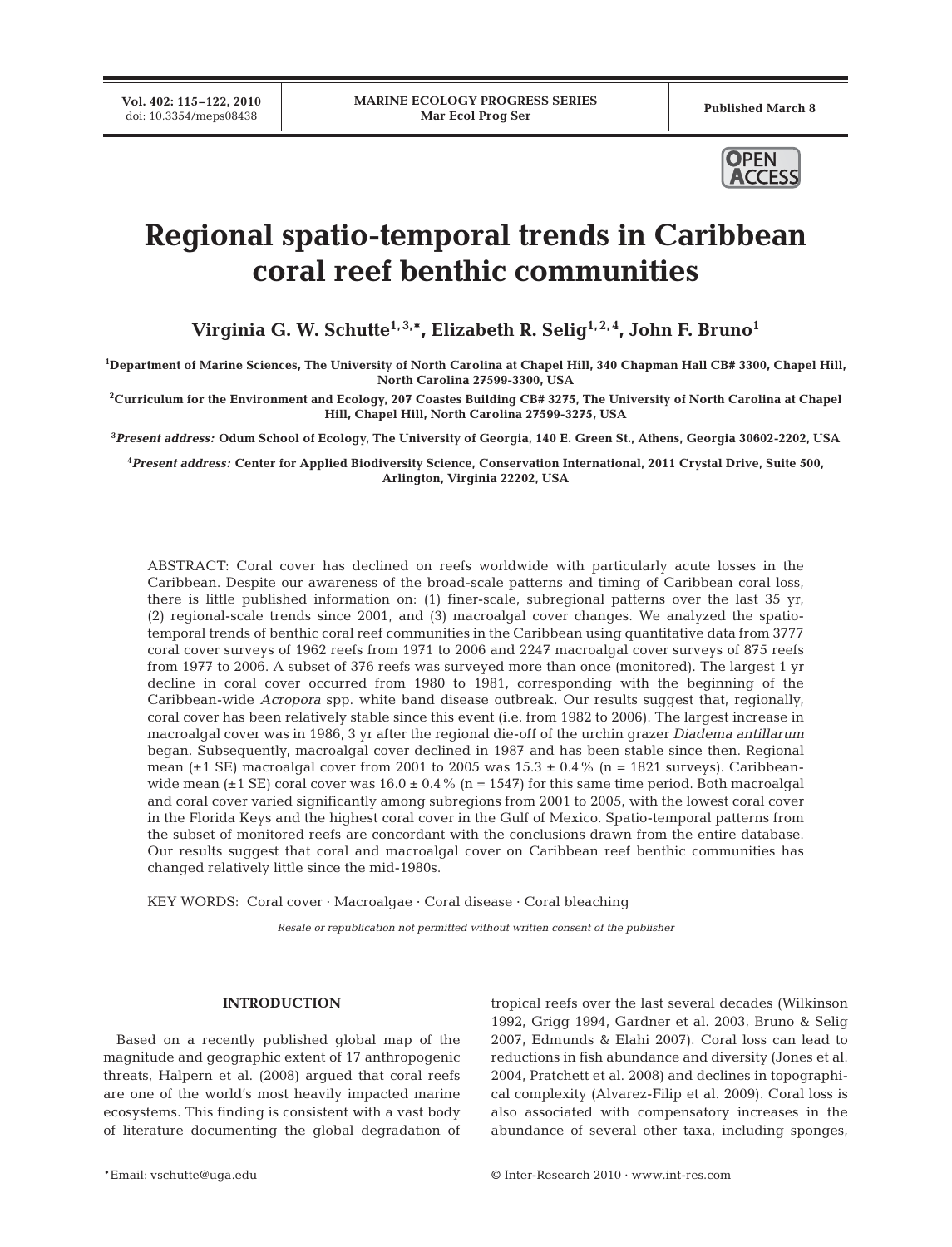gorgonians, and macroalgae (Hughes 1994, Aronson et al. 2002, Norström et al. 2009). A wide variety of causes and human activities have been implicated in driving

these changes, including overfishing, increasing ocean temperatures, coral disease and predator outbreaks, and poor land-use practices that lead to sedimentation and nutrient pollution (Endean 1977, Jackson et al. 2001, Hughes et al. 2003, Fabricius 2005, Hoegh-Guldberg et al. 2007).

Although the key drivers of coral loss have been identified, there is no consensus on their relative importance and how this varies in space and time (Grigg & Dollar 2005, Precht et al. 2005). Quantifying the spatio-temporal changes in coral reef benthic communities at regional and decadal scales can lead to a broader understanding of the patterns and causes of reef degradation and provide information which will result in more effective management actions (Côté et al. 2005).

The purpose of the present study was to quantify the regional-scale trends in coral and macroalgal cover on Caribbean coral reefs over the last 35 yr in each of 7 subregions (Fig. 1A). Our study builds on previous analyses of benthic changes on particular reefs (Edmunds & Elahi 2007), whole islands (Hughes 1994), and a meta-analysis of the entire region (Gardner et al. 2003). Although the broad-scale patterns and timing of Caribbean coral loss were discussed in Gardner et al. (2003), there is no published information on regionalscale trends for macroalgal cover or for coral cover since 2001. Our analysis was based on data from 3777 surveys of 1962 reefs performed between 1971 and 2006 — the largest compilation of quantitative Caribbean reef surveys to date.

## **MATERIALS AND METHODS**

All analyses were based on quantitative *in situ* surveys of subtidal coral reefs in the Caribbean basin that measured the percentage of the bottom covered by living scleractinian coral tissue. We grouped these survey sites into 7 subregions, which were similar to previous delineation schemes and were based on areas of similar biodiversity and biogeography, major bathymetric changes, or



Fig. 1. (A) Locations of survey sites (purple dots;  $n = 1667$ ) and delineations of the 7 subregions used in our analyses. The 295 sites for which we could not obtain exact coordinates are not shown. (B) Number of thermal stress anomalies during 2005. Sea surface temperature data were derived from the Advanced Very High Resolution Radiometer sensor and were processed to a resolution of approximately 4.6 km at the equator. An anomaly is defined as 1°C more than the typical maximum climatological week defined for each grid cell (see also Text S3 in the supplement[, www.int-res.com/articles/suppl/m402p115\\_app. pdf\)](http://www.int-res.com/articles/suppl/m402p115_app.pdf)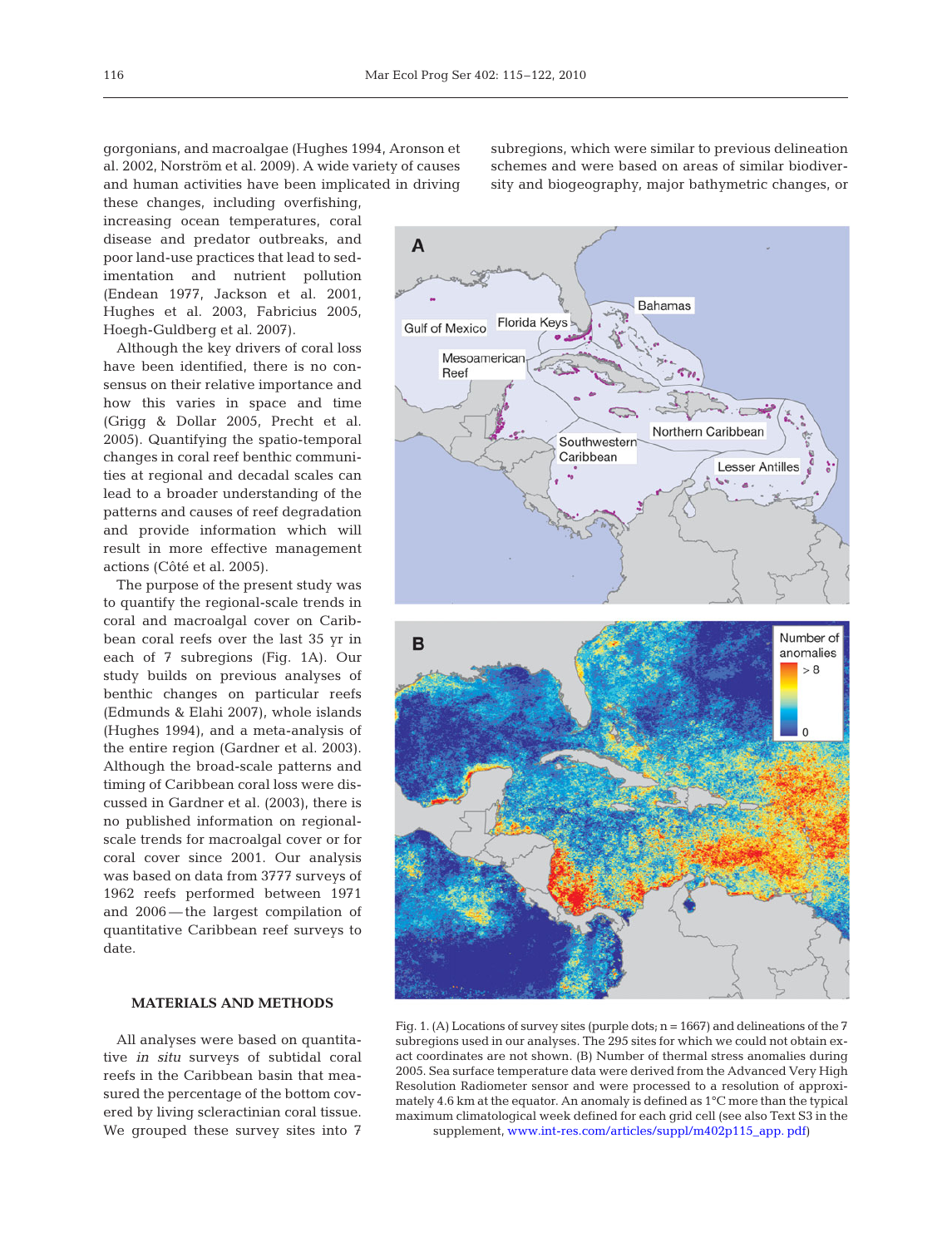management regimes (Fig. 1A; Spalding et al. 2007). The coral and macroalgal cover survey database was compiled by searching the scientific literature using a variety of search engines (e.g. ISI Web of Science and Google Scholar) using terms including 'Caribbean' and 'coral cover'. We also examined every issue of *Coral Reefs*, *Atoll Research Bulletin*, the *Proceedings of the Colloquium on Global Aspects of Coral Reefs* (Ginsburg 1993), and the *Proceedings of the International Coral Reef Symposiums*. When cover data were presented in graphical form, we used ImageJ (Rasband 2006) to extract the raw data (the percent cover). In addition, we obtained survey data directly from several monitoring programs (Text S1, Fig. S1 & Table S1 in the supplement, [www.int-res.com/articles/suppl/](http://www.int-res.com/articles/suppl/m402p115_app.pdf) [m402p115\\_app.pdf\)](http://www.int-res.com/articles/suppl/m402p115_app.pdf), including the Florida Coral Reef Evaluation and Monitoring Project (CREMP; data comprise 35.6% of surveys and 13.1% of sites), the Atlantic and Gulf Rapid Reef Assessment (AGRRA) Program (17.1% of surveys and 30.3% of sites), and Reef Check  $(16.5\% \text{ of surveys and } 22.8\% \text{ of sites}).$ 

The database included 3777 coral cover surveys from 1962 sites surveyed between 1971 and 2006 (Text S1 & Table S2 in the supplement[, www.int-res.com/articles/](http://www.int-res.com/articles/suppl/m402p115_app.pdf) [suppl/m402p115\\_app.pdf](http://www.int-res.com/articles/suppl/m402p115_app.pdf)). We pooled observations across depths (1 to 30 m depth, 8.2  $\pm$  0.08 m, mean  $\pm$ 1 SE; Fig. S2 in the supplement, www.int-res.com/ articles/suppl/m402p115\_app.pdf) and reef zones for our analyses because there was little variation in survey depth among subregions or years and there was no relationship between depth and cover (Text S2 & Fig. S3 in the supplement[, www.int-res.com/articles/](http://www.int-res.com/articles/suppl/m402p115_app.pdf) [suppl/m402p115\\_app.pdf](http://www.int-res.com/articles/suppl/m402p115_app.pdf)). The cover of *Millepora* spp. (hydrozoans) was included in the total live coral cover value for 181 surveys (4.1% of all surveys). Macroalgal cover, including both fleshy and calcifying macroalgae (sensu Steneck 1988), was measured in 2247 surveys on 875 reefs (58.4 and 44.6% of the total, respectively). We did not include cover from turf or coralline encrusting algae. In 64.6% of surveys, benthic cover was measured *in situ* using related techniques such as the AGRRA Program methodology (Lang 2003) and point intercept cover estimates (Hodgson et al. 2006, Lam et al. 2006). For the other 35.4%, the substrate was recorded with video or still photographs (Edmunds & Bruno 1996), which were analyzed in the laboratory using image analysis software or the point count technique (Aronson et al. 2002, Idjadi & Edmunds 2006, Lam et al. 2006, Rogers & Miller 2006).

Annual sample sizes for the whole region (~200 to 400 surveys; Fig. 2) and for many subregions (Table S1) over the last decade are quite large, and most survey sites were more or less randomly or haphazardly selected (particularly with respect to the hypotheses being tested in this analysis). In other words, we used survey data regardless of the original research purpose. Therefore, our analyses are likely representative of the broadscale trends on benthic reef communities, particularly since the mid-1990s. Yet meta-analyses of field surveys such as this have a number of limitations, and several caveats need to be considered when interpreting the results (Bruno & Selig 2007). First, year-to-year variations in which sites are sampled can cause apparent shortterm temporal trends that are likely sampling artifacts and not real phenomena. As in any long-term analysis, short-term and temporary fluctuations are expected, may not be real, and should not be over-interpreted.

Second, for a variety of reasons, some sites and subregions have been sampled far more intensively than others. We used a repeated measures linear regression analysis to test the null hypothesis that there was no relationship between percent coral or macroalgal cover and time (using Stata Version 9.1, STATA). This test was based on the individual trajectories of the 7 subregions rather than pooled data for each year. Performing this analysis on yearly subregional averages equalizes the influence of each subregion. However, it does not remove the influence of highly sampled sites on subregional values. Additionally, some important locations were sampled comparatively sparsely relative to their size, e.g. Belize. Therefore, the regional and subregional trends may not be representative of all parts of the Caribbean. Our general trends also might differ from the true, but unknowable, population values. The population-level trends we quantified are not meant to represent the trajectory of any individual reef. Additionally, trends from the early years of the database should be interpreted with great caution given their relatively small annual sample sizes. We still know very little about the natural baselines of Caribbean reefs and even less about their state even in the near-past, e.g. the 1960s. Thus, putting our results into a broader historical context is very difficult. It is possible that Caribbean reefs began to degrade long before we began surveying them (Pandolfi et al. 2003), in which case the actual degree of degradation is much greater than we can currently quantify.

The database largely consisted of reefs surveyed only once, but included 376 reefs surveyed in 2 or more years. We analyzed this subset of monitored reefs separately from the entire database, restricting the analysis to surveys performed between 1996 and 2006  $(n = 331)$ reefs; Table S3 in the supplement[, www.int-res.com/](http://www.int-res.com/articles/suppl/m402p115_app.pdf) [journals/articles/m402p115\\_app.pdf\)](http://www.int-res.com/articles/suppl/m402p115_app.pdf), because few reefs were monitored before this time period. Repeated-measures regression analysis was used to determine whether coral or macroalgal cover changed significantly from 1996 to 2006. We performed separate analyses for each subregion and also an analysis of all the monitoring data combined.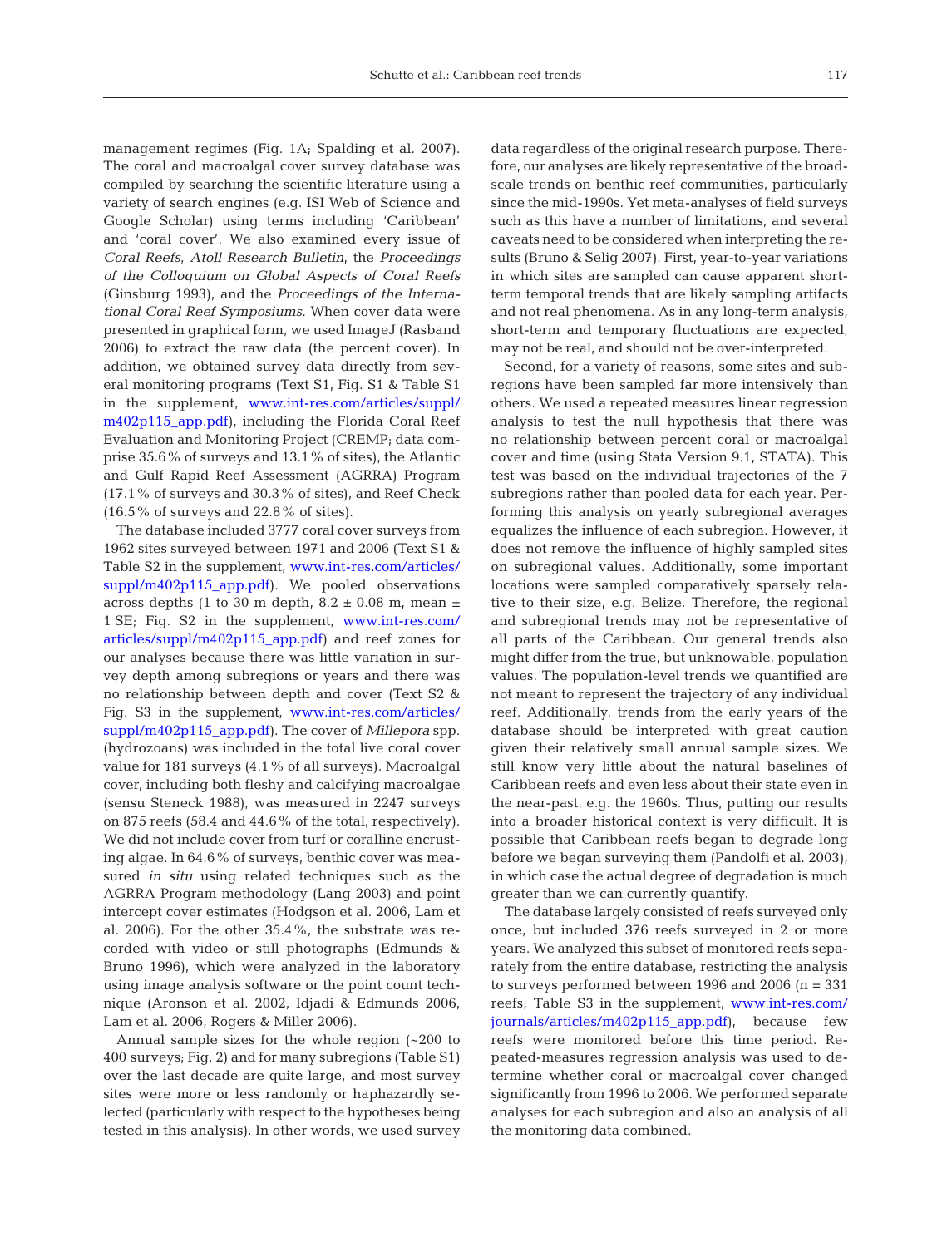

Fig. 2. Annual cover values (±1 SE, closed circles, left *y*-axis) and site sample sizes (open circles, right *y*-axis) for (A) mean coral cover for all sites in the Caribbean basin ( $n = 1962$ ; star: 1980, the year in which Hurricane Allen struck and white band disease outbreaks began); (B) mean macroalgal cover for all sites for which data were available (n = 875; star: 1983, the year in which the *Diadema antillarum* die-off began); (C) mean coral cover for all sites in the greater Caribbean except those in the Florida Keys (FLK;  $n = 1515$ ); and (D) mean coral cover for all sites in the FLK subregion ( $n = 447$ )

#### **RESULTS AND DISCUSSION**

#### **Regional temporal trends**

Numerous studies indicate that Caribbean reef benthic communities changed dramatically in the 1980s (Hughes et al. 1985, Carpenter 1990, Liddell & Ohlhorst 1992, Hughes 1994, Gardner et al. 2003). Despite the general perception that Caribbean reefs have continued to degrade, the broad-scale cover of hard corals and macroalgae appears to have changed very little since at least the mid-1980s. Our analysis suggests that the regional coral cover average has not changed significantly since the 1981 *Acropora* spp. mass mortality (i.e. from 1982 to 2006,  $p = 0.99$ , based on repeatedmeasures regression of annual subregional means; Fig. 2A). This pattern of regional stasis does not contradict studies that have documented recent, i.e. post-1980s, coral loss on individual reefs (e.g. Aronson et al. 2002, Edmunds 2007) and in some subregions such as the Florida Keys (Fig. S4 in the supplement[, www.](http://www.int-res.com/articles/suppl/m402p115_app.pdf) [int-res.com/articles/suppl/m402p115\\_app.pdf;](http://www.int-res.com/articles/suppl/m402p115_app.pdf) Porter &

Meier 1992, Maliao et al. 2008). Instead it suggests that local losses on some reefs have apparently been roughly balanced by local coral recovery on other reefs. In other words, the observed pattern of regional stasis is probably a dynamic equilibrium, masking greater spatio-temporal variance in benthic community structure at finer spatial scales. Additionally, because we were only able to analyze broad-scale patterns in total coral and macroalgal cover, we could not evaluate other reef characteristics such as trophic complexity (Paddack et al. 2009), reef rugosity (Alvarez-Filip et al. 2009), or changes in species composition (e.g. Aronson et al. 2004), which may indeed have changed during the study period and are also important indicators of coral reef health.

Disturbances before the mid-1980s caused substantial regional losses in coral cover. Caribbean-wide coral cover averages were highest from 1971 to 1980 (Fig. 2A). Annual regional means during this period ranged from  $\sim$  25 to 40% (n = 43 surveys), which is somewhat lower than generally assumed (Gardner et al. 2003). Our results suggest that regional absolute coral cover declined by ~18% between 1972, the year with the highest yearly coral cover mean  $(38.3\%, n = 1)$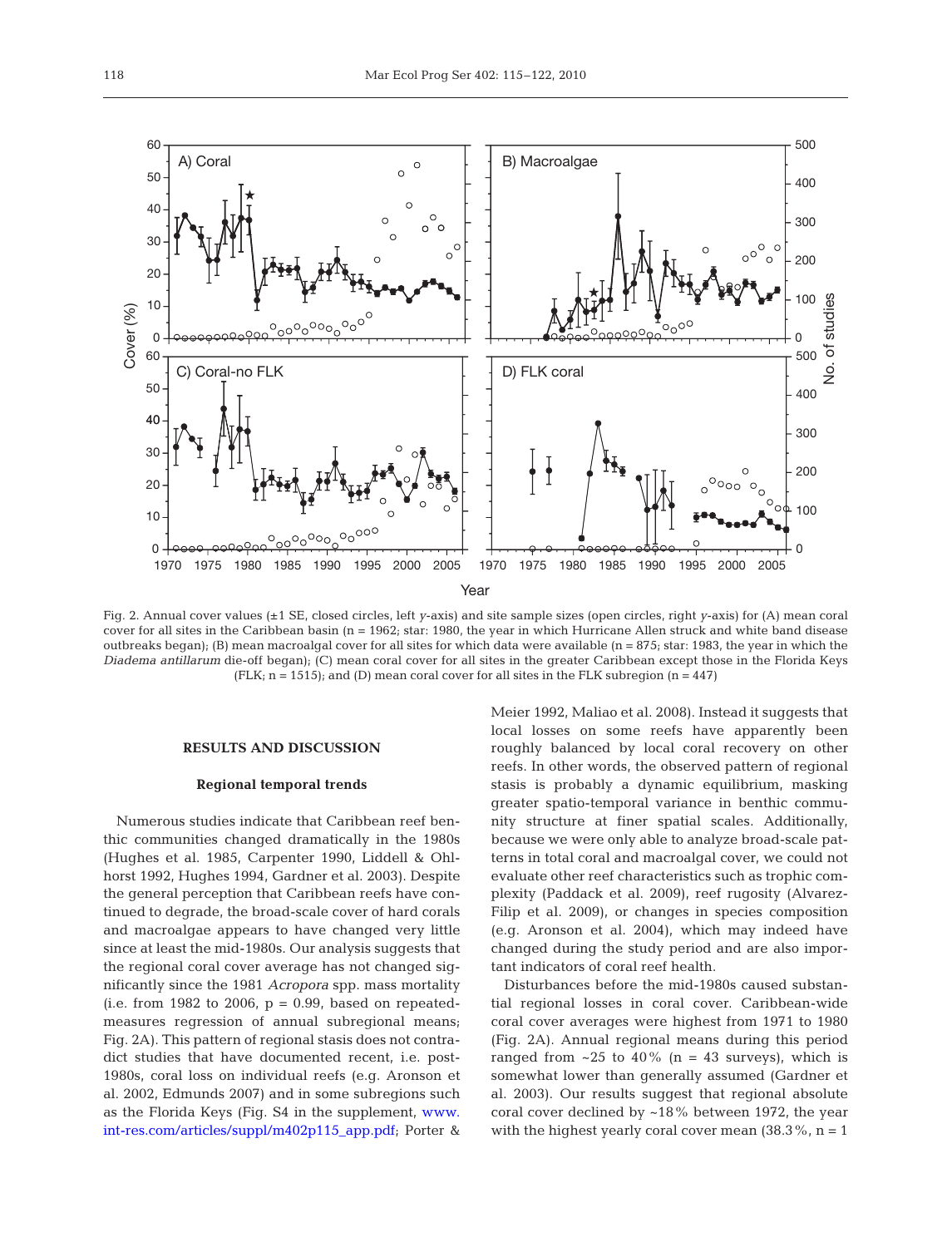survey), and 1982 (20.8  $\pm$  4.2%, n = 7 surveys), when the current period of regional stasis began (Fig. 2A). However, the annual coral cover means during this period are based on a small number of surveys (Table S2) and it is possible that the historical regional baseline was higher. The largest 1 yr decline in coral cover  $(24.9 \pm 3.2\%$  absolute coverage) took place from 1980 to 1981, coincident with and presumably due to the regional *Acropora* spp. die-off from the white band disease epizootic (Aronson & Precht 2001, 2006) and the passage of Hurricane Allen through Jamaica (Woodley et al. 1981), where 9 of the 21 surveys conducted in 1980 and 1981 were performed.

Just over half of the coral cover surveys had accompanying macroalgal cover values; our database included 2247 macroalgal surveys conducted between 1977 and 2006. Macroalgal cover did not change between 1987 and 2006 ( $p = 0.13$ ; Fig. 2B), although the small number of quantitative surveys in the 1980s and early 1990s makes estimates of subregion-specific macroalgal trends during this period less reliable (Table S2). It is possible that some other rarely measured attribute of macroalgae changed during the period of stasis, e.g. biomass, height, or composition, although macroalgal cover is generally a good predictor of macroalgal biomass (Miller et al. 2003).

The regional mean coverage of macroalgae increased dramatically in 1986 (26.0  $\pm$  13.3%; Fig. 2B) following the Caribbean-wide die-off of the sea urchin *Diadema antillarum* in 1983 and 1984 (Hughes et al. 1985, Lessios 1988). Mean macroalgal cover before the *D*. *antillarum* die-off (based on 37 surveys performed from 1977 to 1983) was 8.0± 1.6%. In 1986, macroalgal cover increased to  $38.1 \pm 13.3\%$  (n = 8 surveys). However, it declined again to  $14.5\%$  in 1987 (±5.7, n = 13 surveys) and the regional mean remained below 20% for most years between 1987 and 2006. The drop in macroalgal cover following the spike in 1986 could be due to compensatory population increases or behavioral responses by other fish and urchin grazers to the loss of the once dominant herbivore, *D*. *antillarum* (Aronson et al. 2000, Haley & Solandt 2001). Populations of *D*. *antillarum* have since recovered on some Caribbean reefs (e.g. Carpenter & Edmunds 2006, Myhre & Acevedo-Gutiérrez 2007), which could explain the general absence of macroalgal cover changes since 1987. Conversely, the 1986 spike in macroalgal cover could be an artifact of non-random site selection; many macroalgal cover studies conducted in the mid-1980s focused on reefs that experienced significant losses in coral cover or were designed to document the indirect effects of the *D*. *antillarum* die-off (e.g. Hughes 1994).

The combined multi-decade, regional patterns of changes in coral and macroalgal cover indicate that, although the region has experienced substantial coral losses, there has not been a concomitant increase in macroalgal cover (Fig. 3). Almost half (48.9%) of the 2247 macroalgal surveys documented a higher percentage of macroalgal cover than coral cover, but macroalgal cover has rarely exceeded 50% (just 5.2% of surveys). The observed regional increase in macroalgal cover in 1986 occurred 5 yr after the collapse of coral cover in 1981, supporting the argument that coral loss in the 1980s was not caused by an increase in macroalgal cover (Aronson & Precht 2006, Bruno et al. 2009).

The relationship between coral and macroalgal cover on reefs over time can be divided into 3 temporal categories (Fig. 3): (1) the late 1970s, the baseline for the present study; (2) the 1980s and early 1990s, after the *Acropora* spp. and *Diadema antillarum* disease outbreaks; and (3) from 1993 to 2006, a period of postdisease stability. We pooled the annual means within each temporal period in order to compare the 3 periods, and the greatest coral cover loss occurred from Time Period 1 to Time Period 2. There was not a longterm increase in macroalgal cover proportional to the coral cover loss in the 1980s.

#### **Recent spatial patterns**

Recent (2001 to 2005) macroalgal cover varied significantly among subregions (ANOVA, p < 0.0001; Fig. 4) and ranged from  $6.2 \pm 4.0\%$  (n = 16 surveys) in the Gulf of Mexico to  $22.8 \pm 1.6\%$  (n = 100 surveys) in the south-



Fig. 3. Average annual coral and macroalgal cover values from 1977 to 2006. Horizontal and vertical lines represent 1 SE. The 3 points from the 1981 to 1992 group that are clumped with the 1993 to 2006 values are from 1981, 1987, and 1988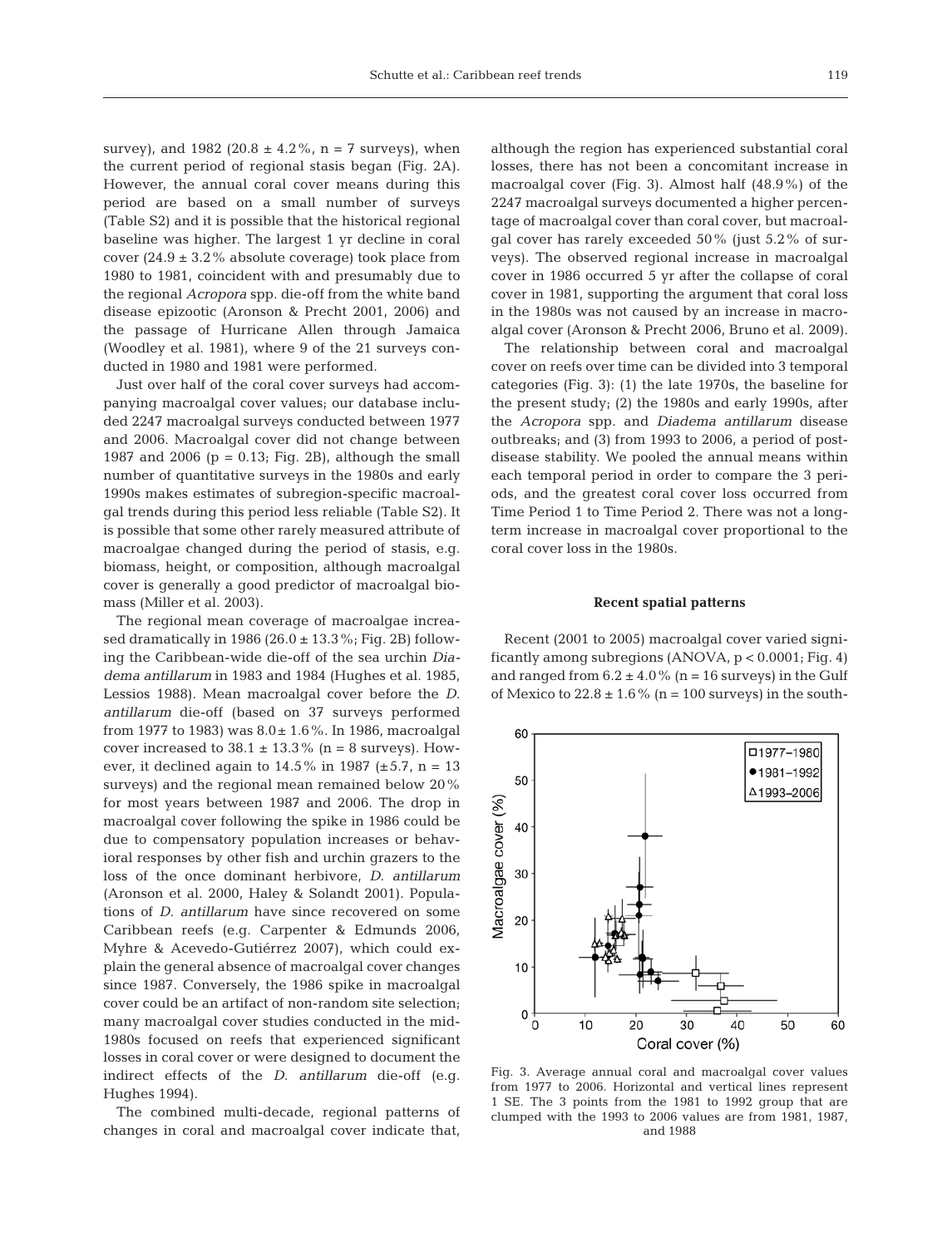western Caribbean. The region-wide mean cover of macroalgae from 2001 to 2005 was  $15.3 \pm 0.4\%$  (n = 1821 surveys), while mean coral cover was  $16.0 \pm 0.4$  % (n = 1547 surveys). Recent coral cover also varied significantly among subregions (ANOVA, p < 0.0001; Fig. 4; see also Fig. S4). Subregional coral cover differences are concordant with a previous analysis of the Caribbean (Gardner et al. 2003). Assuming the historical coral cover baseline was similar across the region, this pattern of current spatial variability could be interpreted as evidence of variable rates of coral loss.

Recent coral cover was highest in the Gulf of Mexico  $(58.1 \pm 3.5\%$  from 2001 to 2005, n = 10 surveys). The high cover in this subregion was likely due to the absence of *Acropora* spp. host populations in the Flower Garden Banks (until recently; Precht & Aronson 2004), where most of the surveys from the Gulf of Mexico were conducted, which precluded white band disease from reducing *Acropora* spp. coral cover there (Aronson et al. 2005). The Flower Garden Banks reefs are also atypical sites because survey depths there were from 20 to 30 m (e.g. Dokken et al. 2003), more than twice the mean depth of most surveys in the database.

Recent coral cover was lowest in the Florida Keys (FLK;  $8.6 \pm 0.4$ % from 2001 to 2005, n = 747 surveys). This subregion was extensively sampled (50.6% of all surveys performed from 1996 to 2006 were conducted in the FLK; Table S2) and this overrepresentation could have unduly influenced the Caribbean-wide analyses. Therefore, we also analyzed the trends from 1996 to 2005 in regional coral and macroalgal cover without the FLK data. This resulted in annual regional coral cover means as much as 13.1% higher than when the FLK data were included (Fig. 2C,D), but did not noticeably influence macroalgal cover values. Mean



Fig. 4. Recent (2001 to 2005) macroalgal and coral cover in the 7 Caribbean subregions (Fig. 1). Values are means (+1 SE) and sample sizes (no. of sites) are shown to the right of the bars. Mesoam Reef: Mesoamerican Reef; N Caribbean: Northern Caribbean; SW Caribbean: Southwestern Caribbean

regional Caribbean coral cover without the FLK data from 1996 to 2005 was  $21.8 \pm 0.3\%$ .

The southeastern Caribbean experienced a severe warming event in late 2005, with levels of thermal stress exceeding standard bleaching thresholds (Fig. 1B; Donner et al. 2007, Wilkinson & Souter 2008). This led to widespread coral bleaching, subsequent coral disease outbreaks, and moderate to severe local coral mortality and loss in some locations, including the US Virgin Islands and the Lesser Antilles (Miller et al. 2006, Wilkinson & Souter 2008). There was a minor regional reduction in coral cover in 2006 (Fig. 2C), which could have been caused in part by coral mortality in several subregions, particularly those that experienced the most severe temperature anomalies (Fig. 1; see also Fig. S4), e.g. the Northern Caribbean (–6.0% absolute cover from 2005 to 2006) and the Lesser Antilles (–3.8% absolute cover). However, we did not have enough post-bleaching event data to reliably estimate subregional declines since 2005 (Table S2).

## **Monitored sites**

Our analysis was primarily based on reefs that were randomly selected and surveyed only once. The results of such randomized population sampling can be generalized to a greater degree than those from longitudinal monitoring studies. However, randomized sampling has some drawbacks, including sensitivity to sample composition. Minor, short-term fluctuations in coral and macroalgal cover (Fig. 2; see also Fig S4) could be due to the subpopulation of reefs that were surveyed in a given year, rather than to real year-to-year changes in community state. Although non-random initial site selection can cause similar biases, monitoring studies

> are generally less sensitive to sample composition and have several advantages, including greater power to detect small changes in community state. Unfortunately, there are still relatively few quantitative reef monitoring programs and most are focused on well-studied reefs within Marine Protected Areas.

> Spatio-temporal patterns from the subset of 376 monitored reefs are very similar to those from the entire database (Fig. S5 in the supplement[, www.int-res.com/articles/suppl/m402](http://www.int-res.com/articles/suppl/m402p115_app.pdf) [p115\\_app.pdf\)](http://www.int-res.com/articles/suppl/m402p115_app.pdf) and are concordant with our general conclusions. The regional trends from the sites monitored from 1996 to 2006 indicate that, since 1996, there has been very little temporal variation in both coral (n = 331) and macroalgal cover  $(n = 215)$  and the trends reinforce the finding that reefs in the Caribbean entered a period of general regional stasis in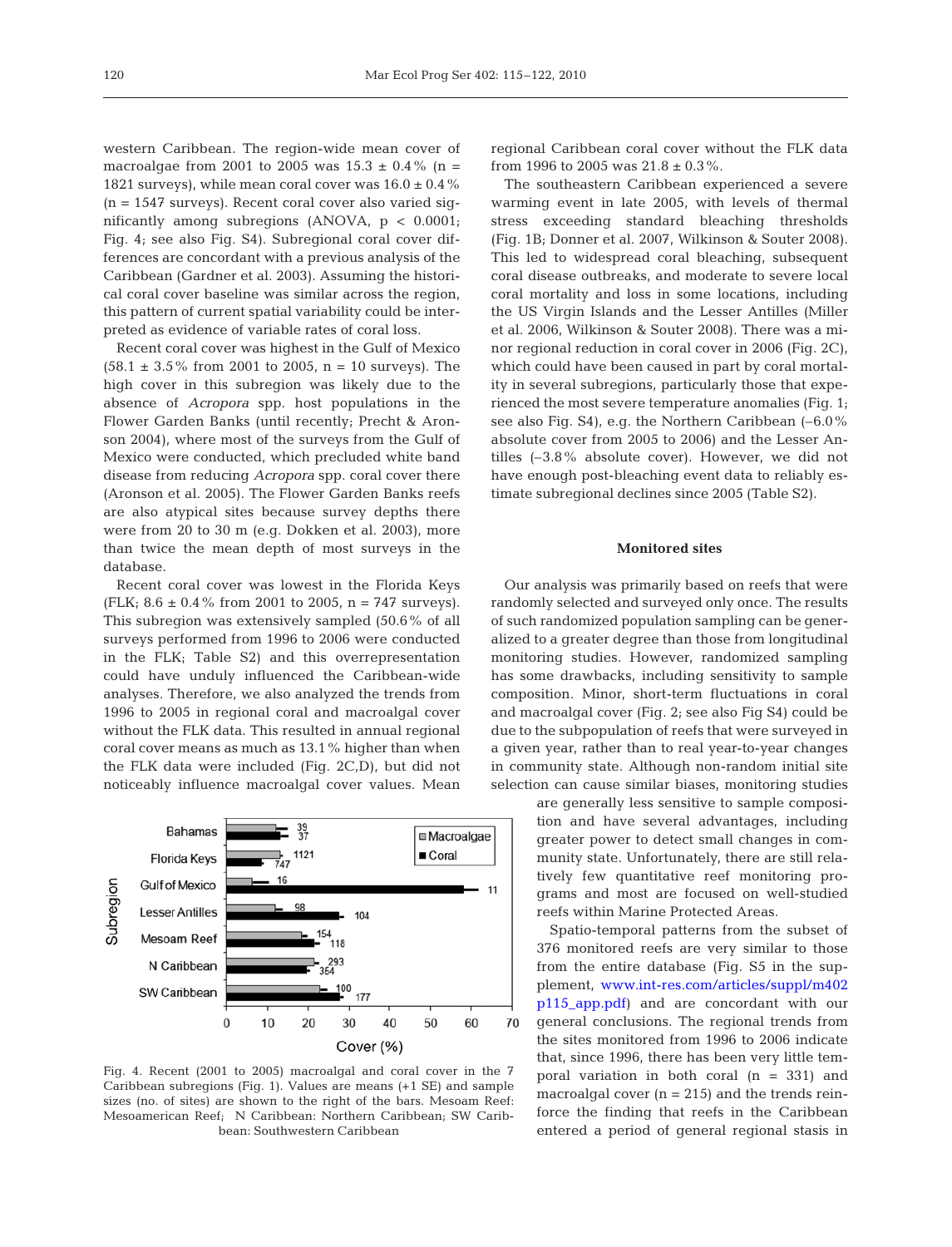the mid-1990s, at least in terms of coral and macroalgal cover. Linear repeated-measures regression analyses indicate that there was no significant change in coral cover ( $p = 0.32$ ,  $n = 331$  reefs) or macroalgal cover  $(p = 0.109, n = 215 \text{ reefs})$  from 1996 to 2006 across the region (Table S4 in the supplement[, www.int-res.com/](http://www.int-res.com/articles/suppl/m402p115_app.pdf) [articles/suppl/m402p115\\_app.pdf\).](http://www.int-res.com/articles/suppl/m402p115_app.pdf) We also analyzed monitoring data from each subregion independently from 1996 to 2006; in most cases, there was no significant change in cover (Tables S5 & S6 in the supplement, [www.int-res.com/articles/suppl/m402p115\\_app.](http://www.int-res.com/articles/suppl/m402p115_app.pdf) [pdf. T](http://www.int-res.com/articles/suppl/m402p115_app.pdf)here was a statistically, although perhaps not ecologically, significant decrease in both coral and macroalgal cover in the intensively monitored Florida Keys. Coral cover slightly increased in the Northern Caribbean and decreased in the Lesser Antilles and the Southwestern Caribbean. Otherwise, our regression analyses of the monitoring data suggest that there have been few other signs of temporal change within subregions since 1996.

## **CONCLUSIONS**

The first meta-analysis of Caribbean hard coral cover documented a reduction from ~50% in 1977 to ~10% in 2001 (Gardner et al. 2003). Our study built on that work by adding surveys from an additional 1699 sites and macroalgal data and by expanding the analysis to 2006. The timing of coral loss we documented is consistent with the hypothesis that the acroporid white band epizootic was the primary cause of hard coral cover loss in the Caribbean (Aronson & Precht 2006). Likewise, the regional macroalgal bloom that occurred several years after the disease-induced *Diadema antillarum* die-off supports the argument that a reduction in herbivory, rather than increased nutrient availability, caused the observed increases in macroalgal cover (Hughes et al. 1999). Therefore, disease, whether natural or exacerbated by human activities, appears to have been the primary driver of regional-scale changes in Caribbean reef benthic communities over the last 35 yr. Our results indicate that, since these 2 major disturbances, regional coral and macroalgal benthic coverage has been relatively stable. However, the future of Caribbean reefs is uncertain. There are many factors besides disease that could cause further changes in reef benthic community structure, including climate change, ocean acidification, and direct anthropogenic stressors like overfishing and nutrient pollution (Hughes et al. 2003). Although our results could be interpreted as relatively good news, the observed regional pattern could also be a temporary plateau preceding a potential collapse in coral cover.

*Acknowledgements.* We thank K. France, R. Katz, L. Ladwig, S. C. Lee, M. I. O'Connor, C. Shields, G. Smelick, I. Vu, and A. M. Melendy for assistance with this project, and J. C. Lang, G. Hodgson, W. F. Precht, and W. K. Fitt for very helpful comments on this paper. We are especially grateful to everyone who shared data with us, including Reef Check, AGRRA, Florida CREMP, the scientists and data managers who communicated with us personally, and all the volunteers and researchers who collected the data. This project was funded in part by the National Science Foundation, an Environmental Protection Agency STAR fellowship to E.R.S., and the University of North Carolina at Chapel Hill.

## LITERATURE CITED

- ► Alvarez-Filip L, Dulvy NK, Gill JA, Côté IM, Watkinson AR (2009) Flattening of Caribbean coral reefs: region-wide declines in architectural complexity. Proc Biol Sci 276: 3019–3025
- ► Aronson RB, Precht WF (2001) White-band disease and the changing face of Caribbean coral reefs. Hydrobiologia 460:25–38
- ► Aronson RB, Precht WF (2006) Conservation, precaution, and Caribbean reefs. Coral Reefs 25:441–450
- ► Aronson RB, Precht WF, Macintyre IG, Murdoch TJT (2000) Ecosystems—coral bleach-out in Belize. Nature 405:36
- ▶ Aronson RB, Precht WF, Toscano MA, Koltes KH (2002) The 1998 bleaching event and its aftermath on a coral reef in Belize. Mar Biol 141:435–447
- ► Aronson RB, Macintyre IG, Wapnick CM, O'Neill MW (2004) Phase shifts, alternative states, and the unprecedented convergence of two reef systems. Ecology 85:1876–1891
	- Aronson RB, Precht WF, Murdoch TJT, Robbart ML (2005) Long-term persistence of coral assemblages on the Flower Garden Banks, northwestern Gulf of Mexico: implications for science and management. Gulf Mex Sci 23:84–94
- ► Bruno JF, Selig ER (2007) Regional decline of coral cover in the Indo-Pacific: timing, extent, and subregional comparisons. PLoS ONE 2(8):e711. doi: 10.1371/journal.pone.0000711
- ▶ Bruno JF, Sweatman H, Precht WF, Selig ER, Schutte VGW (2009) Assessing evidence of phase shifts from coral to macroalgal dominance on coral reefs. Ecology 90: 1478–1484
- Carpenter RC (1990) Mass mortality of *Diadema antillarum.* ➤ Mar Biol 104:67–77
- ► Carpenter RC, Edmunds PJ (2006) Local and regional scale recovery of *Diadema* promotes recruitment of scleractinian corals. Ecol Lett 9:271–280
- Côté IM, Gill JA, Gardner TA, Watkinson AR (2005) Measur-➤ ing coral reef decline through meta-analyses. Philos Trans R Soc Lond B 360:385–395
	- Dokken QR, MacDonald IR, Tunnell JW Jr, Wade T and others (2003) Long-term monitoring at the East and West Flower Garden Banks, 1998–2001. Final report, U.S. Department of the Interior, Minerals Management Service, Gulf of Mexico OCS Region, New Orleans, LA
- Donner SD, Knutson TR, Oppenheimer M (2007) Model-➤ based assessment of the role of human-induced climate change in the 2005 Caribbean coral bleaching event. Proc Natl Acad Sci USA 104:5483–5488
- ► Edmunds PJ (2007) Evidence for a decadal-scale decline in the growth rates of juvenile scleractinian corals. Mar Ecol Prog Ser 341:1–13
- ► Edmunds PJ, Bruno JF (1996) The importance of sampling scale in ecology: kilometer-wide variation in coral reef communities. Mar Ecol Prog Ser 143:165–171